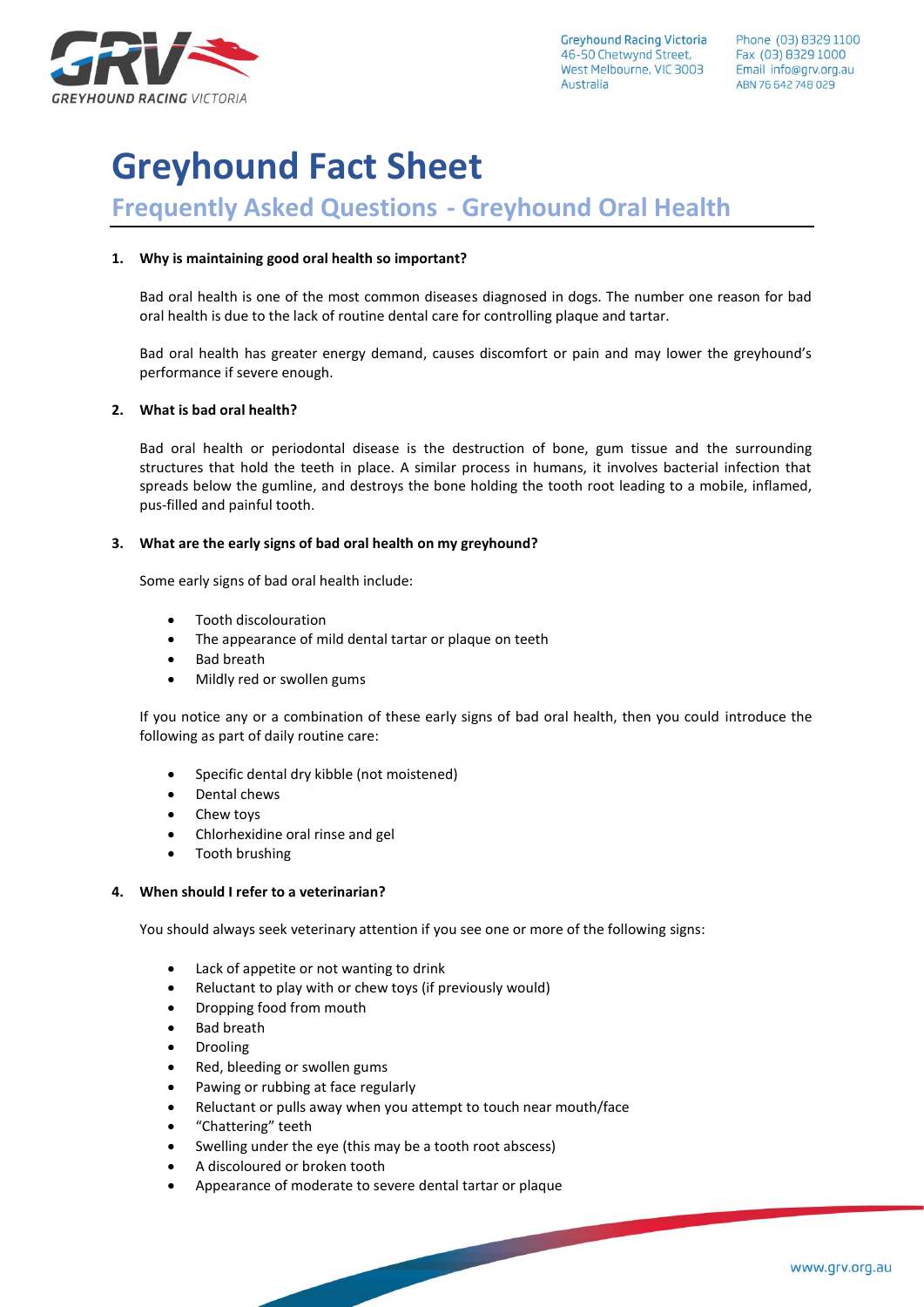

#### **5. Would my greyhound be in pain?**

Yes, there would be pain experienced with bad oral health. The degree of pain is dependent upon the number of teeth affected, the severity of the disease and length of time of the disease.

Pain is the unpleasant sensation or experience associated with actual or potential tissue damage. Pain from cuts usually develops within an hour of the injury. Pain can occur as a direct result of a chipped or broken tooth or from inflammation of the gums. While there may be variable degrees of pain depending on the severity of the disease, it is nonetheless unnecessary pain and discomfort for the greyhound. If the greyhound expresses pain or discomfort, then it is strongly recommended to refer to your veterinarian.

#### **6. Why does my greyhound need to have his/her teeth cleaned under a general anaesthetic?**

A dental procedure under a general anaesthetic will ensure that your veterinarian will be able to thoroughly examine the entire mouth to identify any loose or broken tooth, stage of periodontal disease, dead tooth or infected tooth. Your veterinarian will then be able to provide appropriate treatment for any abnormality which includes either extraction, medication or a salvage procedure.

A professional scale and polish of the tooth above and below the gumline will be possible unlike anaesthesia-free dentistry, which only scrapes off plaque above the gumline, thereby leaving bacteria to continue to destroy the bone around the tooth root.

We would encourage you to talk to your veterinarian about any concerns with undergoing a general anaesthetic and/or a dental procedure. For example, if you are concerned about the possible effects of general anaesthetic on your older greyhound, then it may be worthwhile to undergo a blood test beforehand to identify if there are any increased risks.